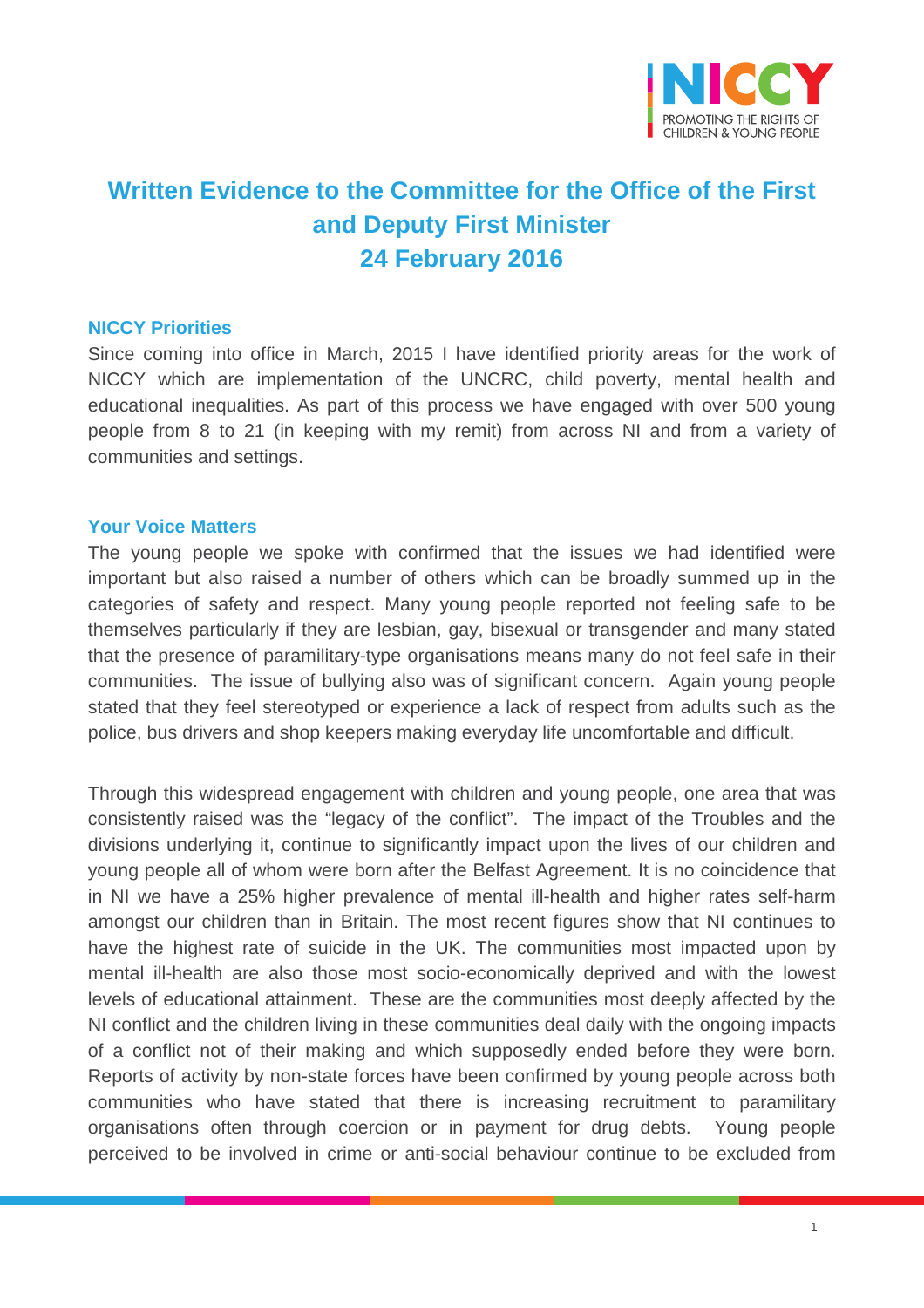

their communities. One of the young people NICCY spoke to reflected that, *"The conflict is not so much between communities, but within communities"*. It is my intention to take this work forward and is an issue that the Commissioner for Victims and Survivors and I have agreed we will work together on. Young people in Northern Ireland want to be active participants in all relevant discussion regarding Northern Ireland's future.

## **Review of Commissioner for Children and Young People (NI) Order, 2003**

NICCY was founded under the Commissioner for Children and Young People (NI) Order 2003. Article 24 of that Order makes provision for review of the legislation and for the Commissioner to make reports on it to the First Minister and Deputy First Minister. This was first done in 2007 when a substantial report was made recommending amendments to the legislation. No reply was ever received. In 2013 the exercise was repeated and an updated report was submitted in compliance with Article 24 of the legislation again recommending amendments to increase the effectiveness and efficiency of NICCY. To date both my predecessor and I have had several meetings with officials and Ministers providing more detail to aid decision making. In spite of this no formal reply has been received, I find this delay to be wholly unacceptable.

I have some concern with regards to the move of NICCY to the Department of Communities and the implications this may have of the process already commenced on the review of the legislation.

### **UNCRC reporting**

NICCY's role is to promote and safeguard the rights of children and young people in NI and in order to do this I am required to have regard to the United Nations Convention on the Rights of the Child. The UNCRC periodic reporting cycle is therefore a vital aspect of our work, as it is about the UN formally assessing the actions taken by the UK and devolved governments to implement children's rights. The outcome of each reporting period is a set of recommendations, or Concluding Observations, that are intended as advice to the governments on what needs to be done to better meet their commitments to children's rights.

The formal examination of the UK state party will occur this year. The UK state party report was submitted in 2014, and we worked with the other three UK Commissioners to produce a joint UK-wide 'shadow' report to the Committee on the Rights of the Child, submitted on 1 July 2015. This provided an alternative assessment of the critical failings of the UK and devolved governments in respect of their duties to implement children's rights across the UK.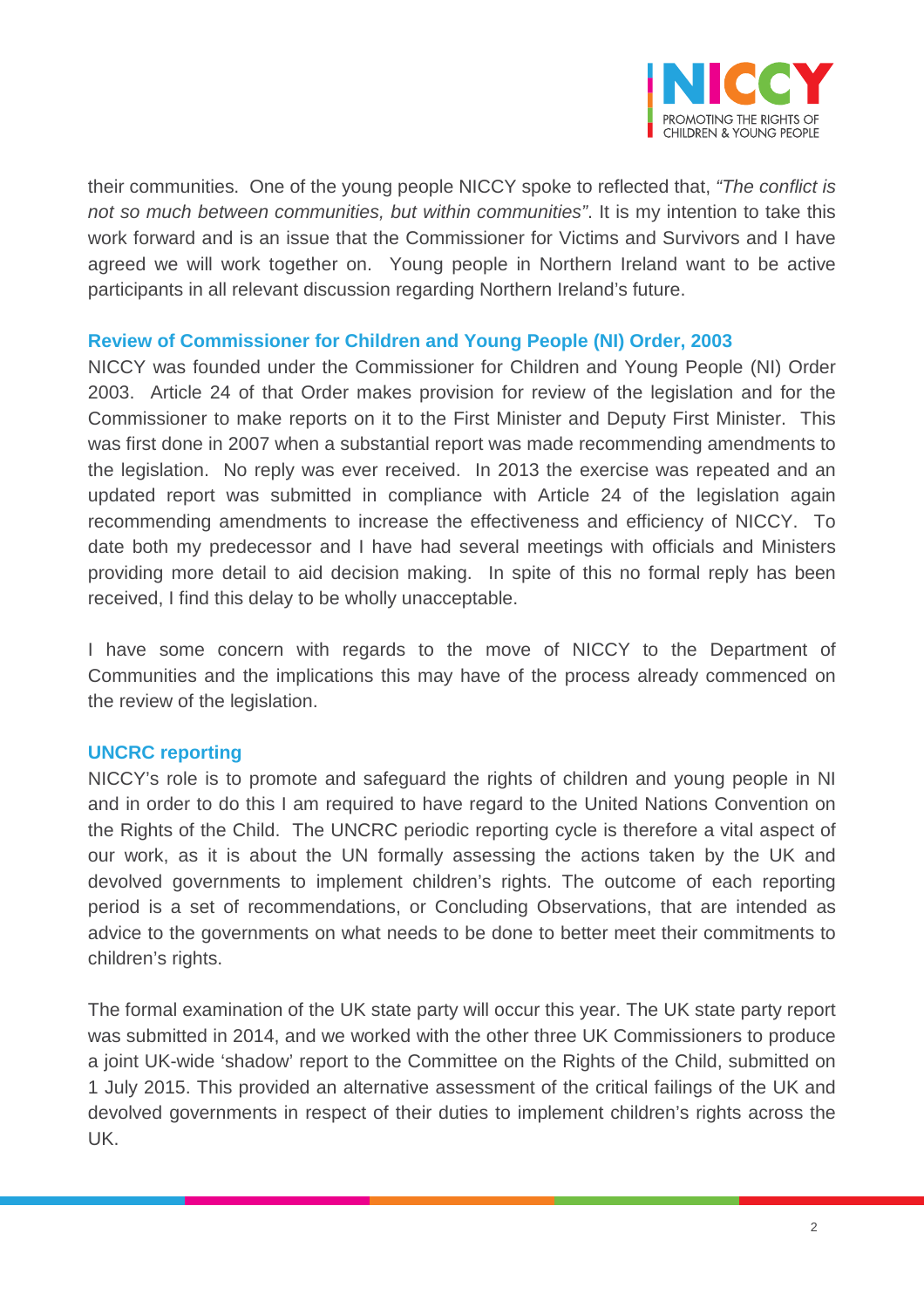

Shortly after along with NGO colleagues we hosted, a 'task force' visit from Committee members to Northern Ireland in September 2015. The purpose of this visit was to provide the Committee members with direct experience of the situation facing children in Northern Ireland, to help inform the formal examination of the State Party this year. During the visit they met with NGOs and statutory bodies, as well as, and most importantly, children, young people and their parents, who were able to speak of their experiences of growing up in Northern Ireland and the particular challenges they face.

Following this, in October of last year, we travelled to Geneva to a 'pre-sessional' meeting with the UN Committee on the Rights of the Child, along with a number of children and young people, NGOs and other independent bodies from NI and across the UK. Having considered the various reports, their visit and discussions at the pre-sessional the Committee have published a 'List of Issues' requesting further information from the UK government. Having examined the list we are confident that the Committee have understood the many issues facing Northern Ireland's children including participation of young people, mental health, the education system, child poverty and discrimination. The UK government are currently working to submit their formal response to the committee next week and we will be presenting an analysis of this to by the middle of April.

All of this work culminates in the formal examination of the State party which is due to happen in May or June, whereby officials from across the UK will be questioned on how they are implementing the UNCRC, and the Concluding Observations will be issue. Ultimately it is the response to the Concluding observations that is the most important part of the process and will form a significant part of NICCY's work into the future.

## **The Children's & Young People's Strategy and The Programme for Government**

The next Children's & Young People's Strategy is currently under development as is the framework for the next Programme for Government. It is NICCY's role to act as Advisor to Government. As the Committee may be aware, under UN Committee's General Comment No. 5, jurisdictions are called upon to develop a 'National Action Plan for Children' – the Children's and Young People's Strategy is viewed as such for Northern Ireland.

This Action Plan for Children and Young People must be embedded within the Programme for Government with all relevant strategies 'flowing' from this over arching strategy. It is vital; if we are improve outcomes for our children and young people, that we ensure effective implementation and delivery on clearly defined and achievable action and goals.

The Children's Services Co-operation Act (Section 3) sets out the obligations on the Executive in relation to the Children's & Young People's Strategy highlighting the need to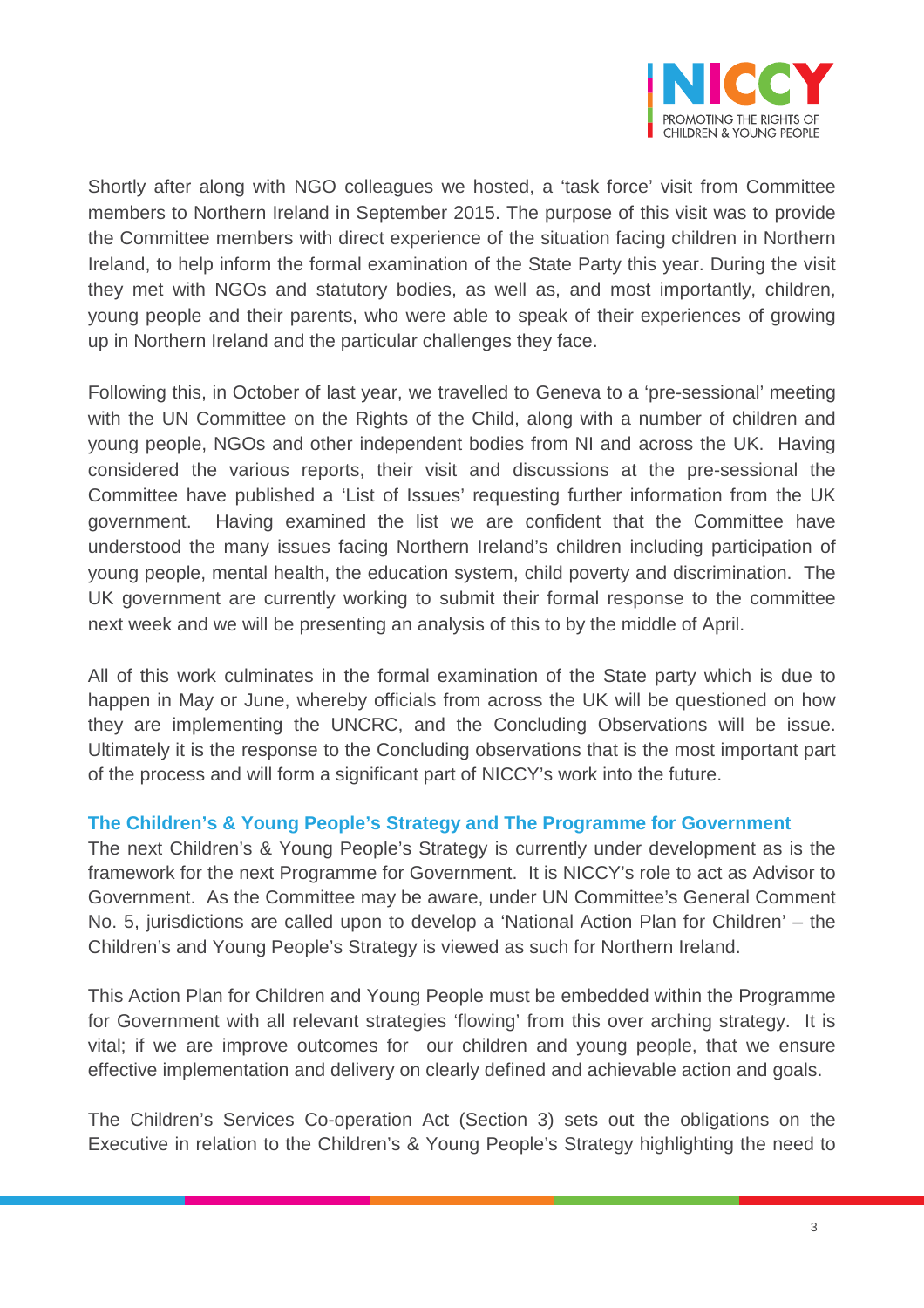

identify clear outcomes (3.2.a), the actions by NI departments (among others) to achieve these (3.2.b) and the need to monitor delivery of these (3.2.c). This Act also states at Section 10(2 that the CYPS is to be laid before the NI Assembly 12 months after the Act received Royal Assent – this was received on 6.December 2015 and due therefore on 6.December 2016.

NICCY places great importance on the Children's & Young People's Strategy because the actions flowing from it will make a difference to the lives of our Children and Young People. NICCY recommends that this Committee and indeed the whole Assembly ensures 'due weight' is given to the next Children's and Young People's Strategy through appropriate articulation of it in the next Programme for Government.

## **Age Discrimination Legislation, Goods Facilities and Services**

The Committee will be aware of the work NICCY has been doing in relation to OFMDFM's proposals to bring forward legislation to make it unlawful to discriminate on grounds of age in accessing goods, facilities and services. We have spoken on this issue previously at this Committee, as has the previous Commissioner as part of a joint delegation with the ECNI and the Older Person's Commissioner. Robin Allen QC also presented his thorough legal analysis to the Committee detailing his legal opinion, set out in his Expert Paper<sup>[1](#page-3-0)</sup> which we secured jointly with ECNI that clearly stated that everyone, regardless of their age, should be included in and benefit from the protections of future Age GFS legislation. One of the principles of the UNCRC is the right of all children to be protected from discrimination. Similarly the European Convention on Human Rights as incorporated by the Human Rights Act 1998, protects against discrimination. Neither of these protections are age based. To legislate in a manner which allows children and young people under the age of 16 to continue to experience age discrimination in accessing goods, facilities and services including vital health services, education, policing, justice and leisure is in conflict with both of these Conventions.

There are many areas where children experience discrimination in accessing goods, facilities and services, from discriminatory policies employed by shops and leisure facilities to arbitrary age limits in accessing literacy support and the chronic underfunding of child and adolescent mental health services despite clearly identified need. NICCY and others in the children's sector have worked extensively with Government on this issue over a considerable period of time and have provided OFMDFM with a range of compelling

<span id="page-3-0"></span><sup>1</sup> Strengthening Protection for all Ages. Protecting children and young people against unlawful age discrimination in the provision of goods and services. Expert Paper, Robin Allen QC and Dee Masters BL, commissioned by NICCY and the ECNI, April 2013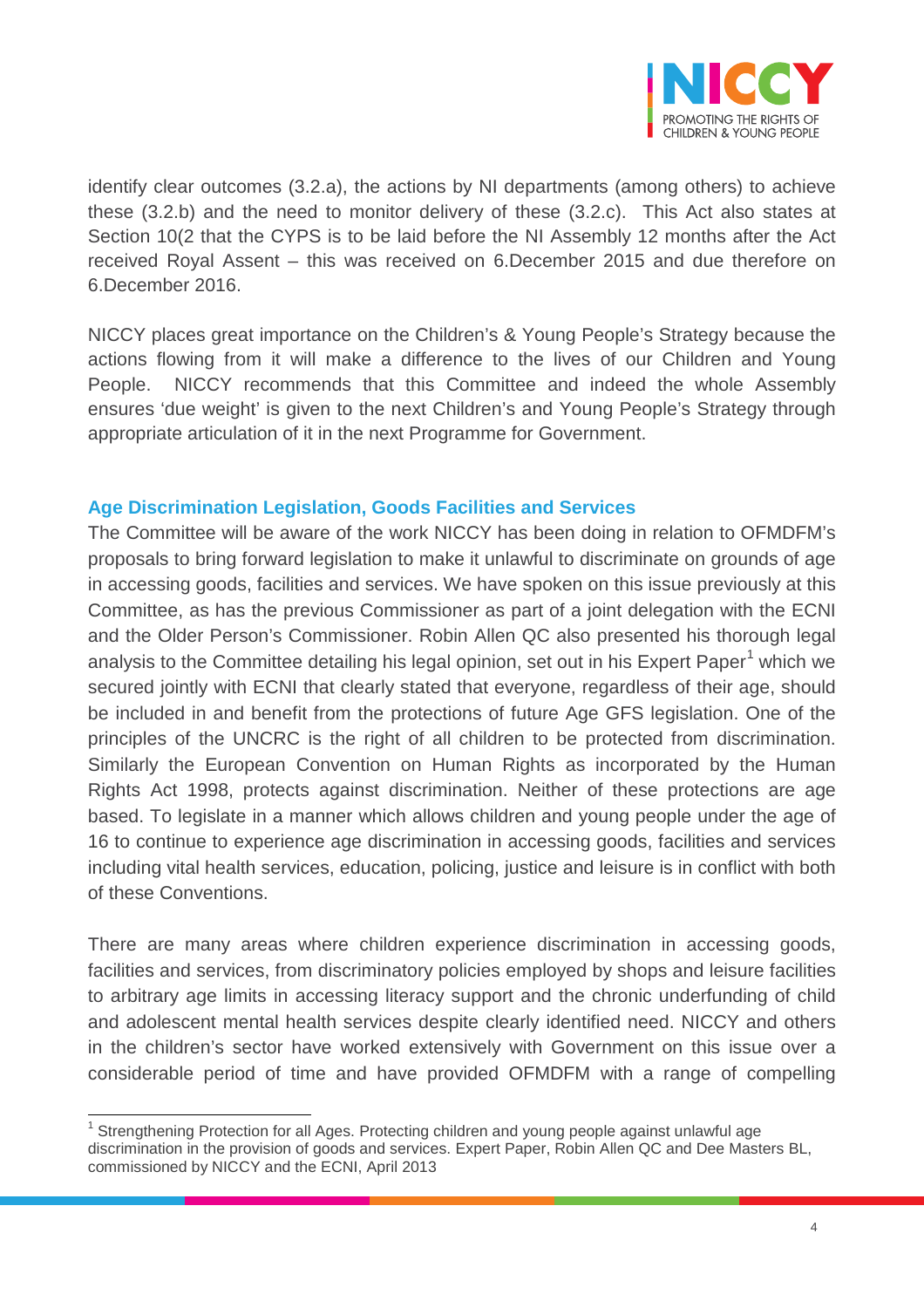

evidence, which clearly highlights the need to include children and young people of all ages within the scope of future Age GFS legislation and expels the myth that there is any legal impediment to the inclusion of all age groups. I have spoken on this issue to a range of audiences and I convene regular roundtable discussions with children and young people's advocates with an interest in this area and the message that children of all ages need and have the right to be protected from discrimination is clear.

Article 7(4) of NICCY's founding legislation outlines the statutory duty I am under to provide advice to Government on matters concerning the rights or best interests of children and young persons. Despite my statutory remit I do not believe that any of the evidence we have provided to date has been taken cognisance of in progressing proposals for future Age GFS legislation. Prior to the consultation we were informed that the exclusion of under 16s from the scope of the legislation is a political decision that has already been taken therefore I await the publication of OFMDFM's report on the findings and outcome of the consultation with interest. The Committee will be aware that there is a statutory and common law obligation to take into account the views expressed in consultation and it is my understanding that the majority of responses expressed support for the inclusion of all age groups in future Age GFS legislation. I am aware that the Committee recently heard from OFMDFM officials and in the course of that evidence the issue of NICCY taking a formal complaint to the ECNI about the Age GFS consultation exercise was raised. I accept that this is a highly unusual situation however the ECNI's Investigation Procedure requires me to treat the complaint with the utmost confidentiality, and in particular avoid making any public statements about the complaint.<sup>[2](#page-4-0)</sup> At present the ECNI is considering the complaint and when I can give further information to the Committee in line with the ECNI's Guidance, I will. In light of the importance of this issue to children and young people, the need to take account of the advice provided by my office and the support for the inclusion of all age groups in future Age GFS legislation, I remain hopeful that in the next mandate we will see the introduction of Age GFS legislation that includes everyone in its protections.

### **Child poverty act and child poverty strategy**

The most recent government figures indicate that there are now 114,000 children living in relative poverty (after housing costs) in NI  $(26\%)^3$  $(26\%)^3$ . It is not evenly experienced across Northern Ireland with child poverty particularly high in inner city wards in Belfast and Derry, and in the West of the region.

<span id="page-4-0"></span> $2$  Para 1.7, Investigation Procedure Under Paras 10 and 11 of Schedule 9 of the NI Act 1998, Equality Commission for Northern Ireland (Jan 2010)

<span id="page-4-1"></span><sup>&</sup>lt;sup>3</sup> NI Poverty Bulletin 2013-14.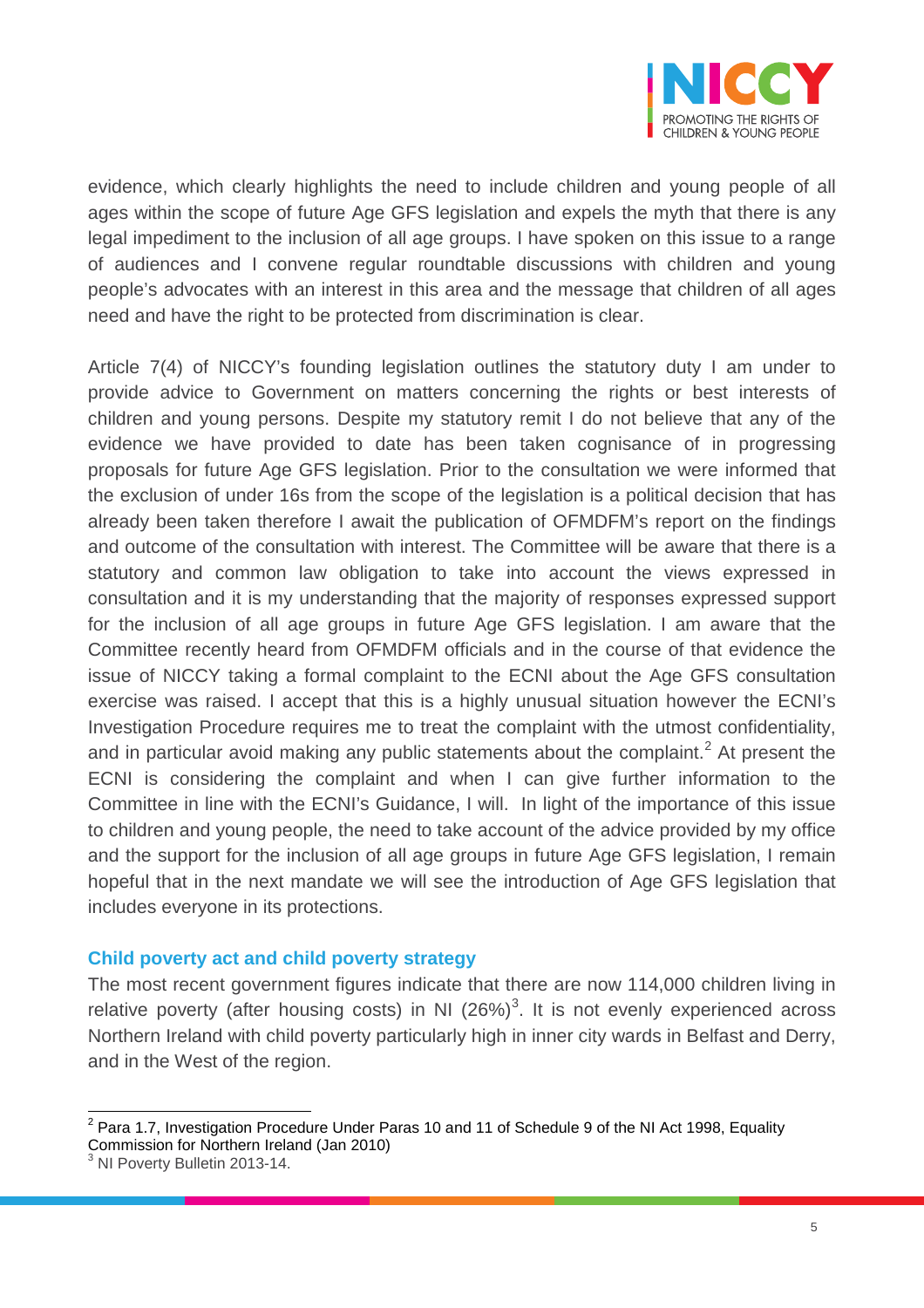

A report commissioned by the Office of First Minister and Deputy First Minister in 2014 provides projections of the likely levels of child poverty by 2020, and makes for worrying reading with absolute child poverty is projected to rise from 22.0% to 29% (compared to 24.5% in the UK generally).

Having committed in 1999 to eradicating child poverty across the UK, in 2010 the government set a number of legally binding targets to reduce child poverty by 2020. These included reducing the proportion of children in households in relative low income to below 10%, and those living in households in absolute low income to below 5%. The Child Poverty Act 2010 also required the UK and each devolved government to publish strategies outlining the actions that would be taken to reach the targets and annual reports on delivery, with the UK-wide strategy relating in the devolved nations to reserved matters. While a three year child poverty strategy was published in 2011, Northern Ireland is the only part of the UK where there is not a current child poverty action plan in place, despite the fact that, according to the Act, it should have been published in March 2014. We are very concerned at this delay in moving ahead on this important issue. This is despite the Executive's commitment in target 37 of the current Programme for Government to *'Fulfil our commitments under the Child Poverty Act to reduce child poverty.'* 

The Committee will be aware, of the proposed amendments to the 2010 Act contained in the Welfare Reform and Work Bill currently in final stages at Westminster. Last Autumn I, and the other three UK Children's Commissioners, sent a letter to Lord Freud, advising of the importance of maintaining the four measures of child poverty contained in the 2010 Act. Together these provide the most robust indicators of child poverty, combining income deprivation, material deprivation and identifying the numbers of children living in poverty year after year.

The Committee will also be aware that legislative consent has been required for the changes to the 2010 Act contained in the Welfare Reform and Work Act relating to devolved matters, in particular the Welfare Reform changes agreed to in the Fresh Start Agreement. However, NICCY is very concerned that Legislative Consent would also be given to remove the statutory duty on the Northern Ireland Executive to produce Child Poverty Strategies every three years. As the child poverty statistics are collated in each jurisdiction and in our case, NISRA it is therefore, entirely within the powers of the Executive to both produce Child Poverty Strategies and continue to measure progress against these targets.

## **Conclusion**

I am pleased to be presenting to the committee on Wednesday  $24<sup>th</sup>$  of February and hope this paper assists the Committee to understand NICCY's position on the relevant issues. It